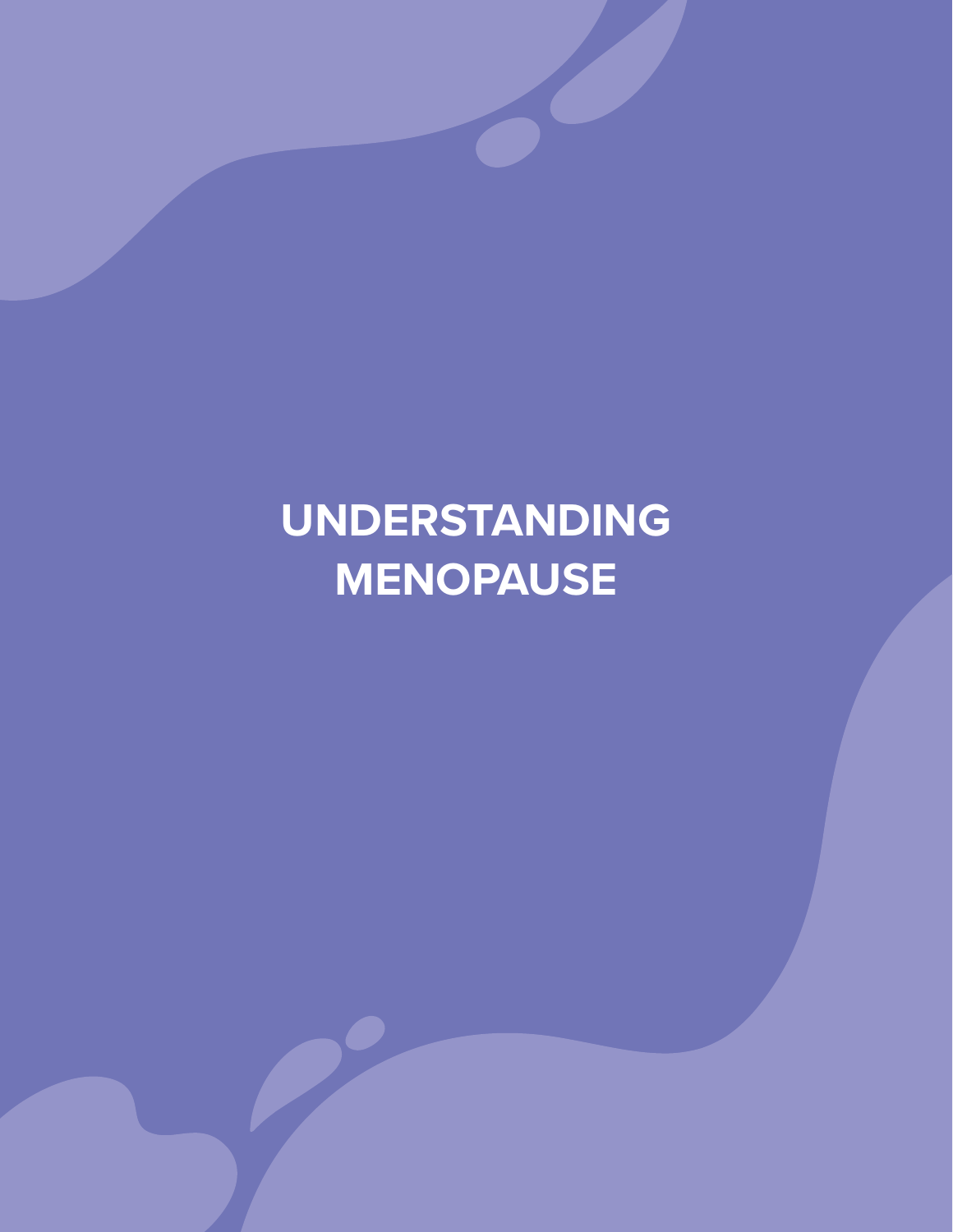## **UNDERSTANDING MENOPAUSE**



**Reproductive Years** 30-35 Years

**Perimenopause** 3-7 Years : 1 Year **Postmenopause**

#### **The Stages of Menopause**

**THE MENOPAUSE JOURNEY**

The transition to menopause is often incremental, with hormonal changes and associated symptoms potentially starting before women begin to notice changes in their **menstruation**. Changes occurring in late reproductive years or **perimenopause** can be confusing since it may not be clear that they are related to menopause.

Although the term menopause is often used loosely to describe the entire time frame of midlife changes, there are different stages to **menopause**.

**Puberty Last Menstrual Period**

It is important to note that the beginning of the menopause transition and the time it takes to progress through the stages of menopause vary from person to person. There is no right or wrong way to progress through the stages of menopause.

**45% of women don't know the difference between perimenopause and menopause prior to experiencing symptoms3**

Research suggests that the age of natural onset for menopause and the duration of the menopause transition are influenced by a complex set of factors, including:

#### **Health Characteristics**

- Smoking status
- Alcohol consumption
- Physical activity
- Weight
- Oral contraceptive use

### **Sociocultural Factors**

- Educational level
- Employment
- Stress
- Trauma

#### **Biological & Medical Influences**

- Genetics
- Autoimmune disorders
- Cancer treatments
- Pelvic surgeries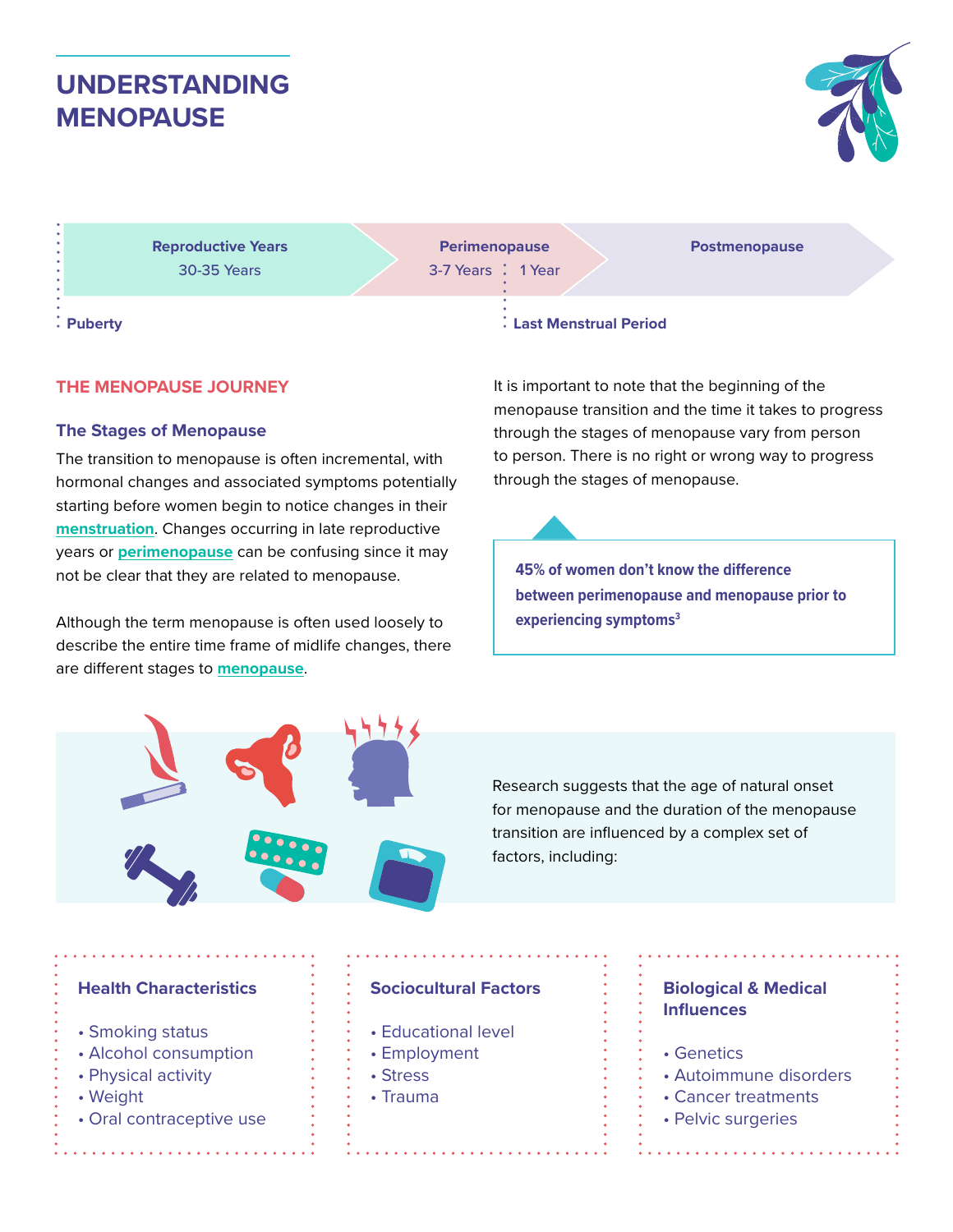

#### **Types of Menopause**

Because menopause is characterized by the permanent ending of a woman's menstrual cycles, it is clinically considered permanent loss of ovarian function. Types of menopause are defined by the age at which menopause occurs. These include:

- ▶ Premature menopause (before age 40)
- ► Early menopause (ages 40-45)
- ► Menopause at the typical age (age >45)

**51** - average age of menopause in the  $U.S.<sup>1</sup>$ 

#### **Pathways to Menopause**

Not all paths to menopause are the same, and the cause of menopause may affect symptoms and treatment. Many women experience a "typical" menopause, developing symptoms and the end of menstruation in their 40s and 50s. However, there are a number of reasons a woman may experience menopause earlier (i.e., premature or early menopause). Examples include:

- ► Chemotherapy
- ▶ Radiation
- ▶ Damage or surgical removal of ovaries (e.g., **oophorectomy**)
- ► Genetic factors
- ▶ Autoimmune disorders (e.g., thyroid, adrenal, diabetes)

There are times when a woman may stop menstrual bleeding, for example, after a hysterectomy to remove

**Some women may experience primary ovarian insufficiency (POI), which is the loss of ovarian function before age 40 that may not be permanent. While many women with POI experience irregular periods and fertility issues, this is different from premature menopause because women may continue to have their period and/or become pregnant.**

her uterus. However, if her ovaries are still making hormones, then she is not yet menopausal.

Women who experience premature or early menopause may have increased risk for symptoms associated with menopause and related health problems over the long term. If you have been diagnosed with premature or early menopause, talk to your health care provider about a personalized care plan for your situation. For more information, see the **Managing Your Menopause Care** section of the SWHR Menopause Preparedness Toolkit.

A **hysterectomy** surgery removes the uterus, which will cause menstrual bleeding to stop, but does not lead to menopause. However, some procedures might involve removing the ovaries, which would affect their hormone production and menopause. Talk to your health care provider about the type of hysterectomy you plan to have (or have had) and how it will impact your gynecologic and reproductive health.